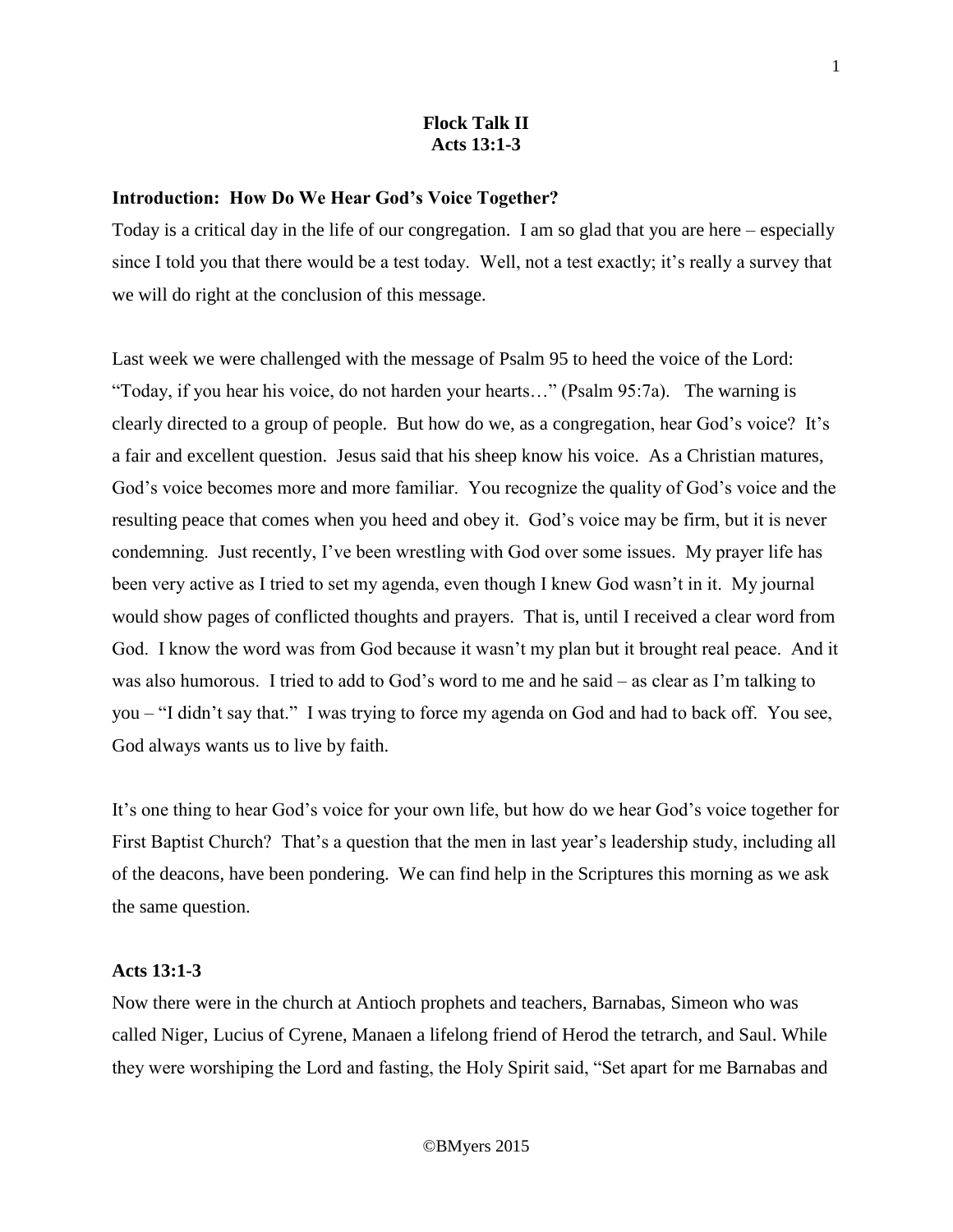Saul for the work to which I have called them." Then after fasting and praying they laid their hands on them and sent them off.

#### **How God Spoke to the Church**

We've been over this passage before. On the Sunday that Diane and I came here, as the Southern Baptists say, "in view of a call" on Father's Day, 2012, I taught on this passage in for the evening gathering. Back then, my message was somewhat hypothetical, since I was not yet your pastor. Today, we are faced with the real necessity of discerning God's will together. I like this short passage in Acts 13 because it teaches us valuable lessons about hearing God's voice together.

First, notice that God does speak to his people. I know that seems obvious, but so often churches make decisions the same way that businesses do. They weigh the pros and cons. They count the cost and, if necessary, manipulate the opinions of the people to align with the leader's agenda. (Pause) Unfortunately, that is too often the ugly plain truth. I don't want that. Jesus said, "My sheep know my voice." God speaks today. We can hear him. It is ours to cultivate ears to hear his voice.

Second, God speaks first to the Spirit-appointed leaders of the church. In Acts 13, they were the prophets and teachers who were at the church in Antioch. They weren't elected to their posts. The Holy Spirit made them stewards of the gifts of prophecy and teaching. They were simply exercising the gifts and authority that God gave to them. Their role in the church was a result of who they were and the quality of their character. The congregation simply recognized them.

It should be the same for us today. The spiritual leaders of this church, along with the pastors, are the deacons. The selection of deacons is done very carefully and it is based on the quality of their character – not their business acumen or their financial net worth. Each deacon knows the growing expectation of spiritual leadership that they carry. They are a "work in progress" as they learn to discern God's will together and lead this congregation into increasing effectiveness for the Kingdom of God. For the last two years we have been studying and carefully reflecting together on how we might truly lead this church as spiritual leaders. Each of them has made a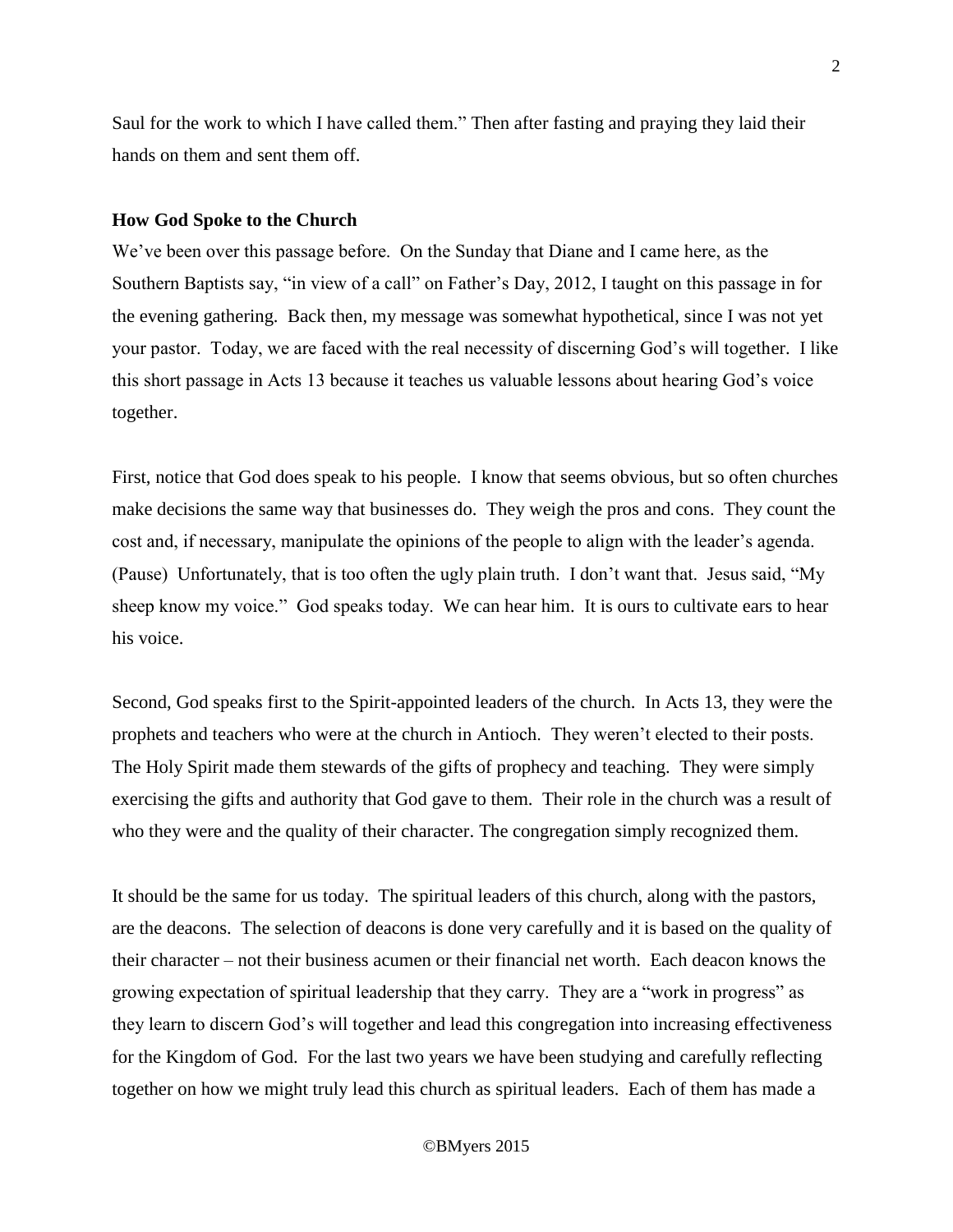commitment to continue in that quest to grow as a spiritual leader and to keep their relationship with Christ healthy and vital. Each deacon knows that their spiritual health has a direct impact on the health of this church. That is a heavy burden to carry. Appreciate them and pray for them.

So how does God speak to our leaders? Well, that's what we're learning. It begins with hearts that are open and honest with each other. It means that our deacon meeting are not convened to do church business, but rather as an encounter in God's presence to hear his voice together. We pray together – not just bookend prayers at the beginning and end – but we pray for a season. And yes, we sing together, because we are not just a business entity, but a praying and worshipping group. Which leads me to the third point…

People in groups hear God's voice when they are engaged in spiritual practices together – worship, prayer, and fasting in the Acts passage. Friends, that kind of prayer and worship requires that we be completely honest with each other – our lives opened to each other. Being open and vulnerable with each other is one of the most difficult challenges for people in our region of the country. It's why we don't pray very well together. And we need to work on that. But that kind of openness and vulnerability is absolutely required of leaders in this church. They're working on it, and I'm confident that it will also spill over into the rest of the congregation.

So hearing God's voice for a congregation happens within the fellowship of the spiritual leaders. Cultivating that kind of leadership community has been, and will continue to be, my highest priority next to the preaching ministry in this church.

## **The Role of the Congregation**

But what about the congregation? One of the great distinctions of Baptists is our emphasis on the New Testament doctrine of "the priesthood of every believer." The Apostle Peter used the phrase when he wrote, "But you are a chosen race, a royal priesthood, a holy nation, a people for his own possession..." (I Peter 2:9). The priesthood of every believer means that we all have equal access to God through Jesus Christ. There is to be no hierarchy in the Body of Christ, just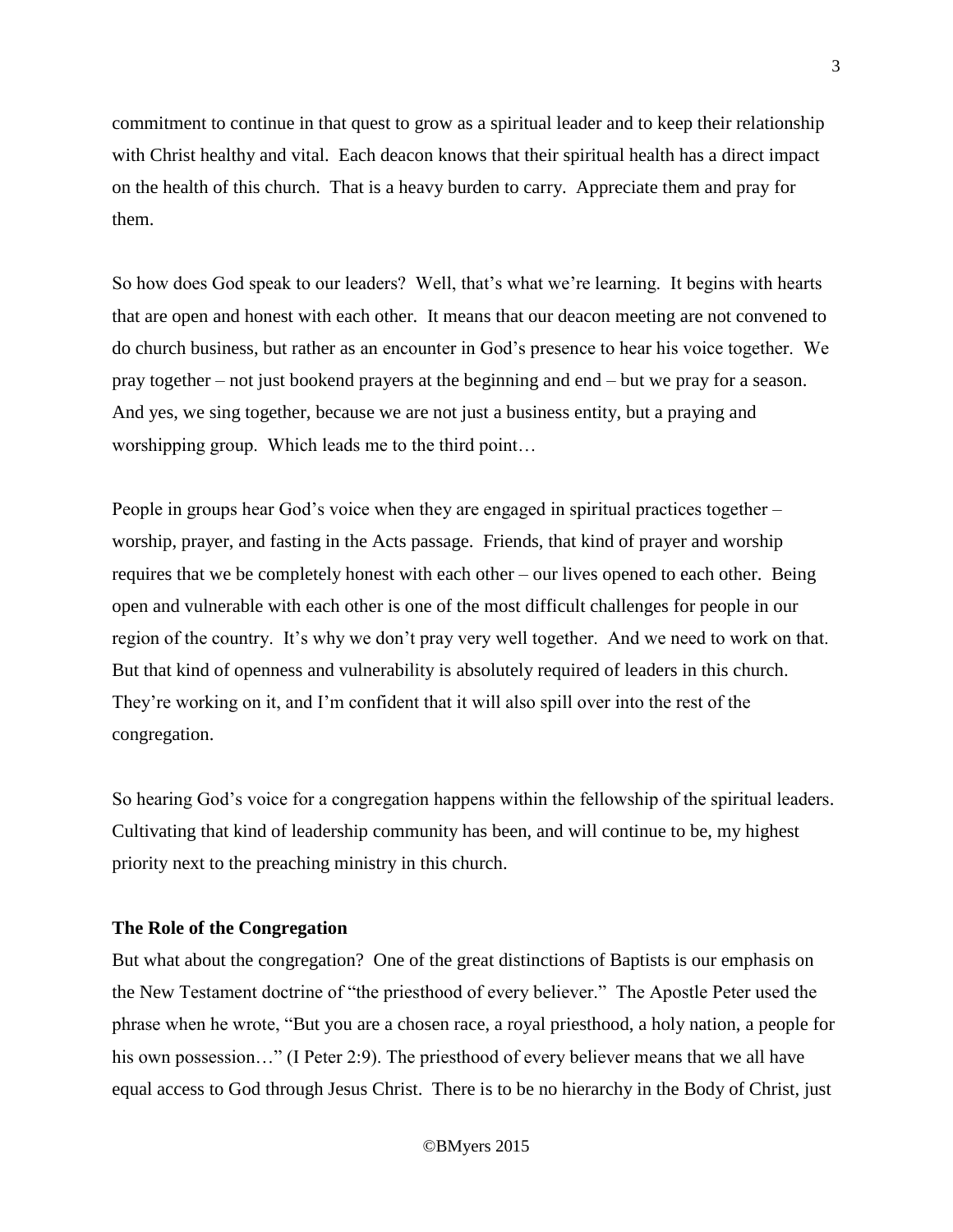different roles that we have according to the gifts that the Holy Spirit has given to us. Each believer's voice is important.

Two episodes in the Book of Acts illustrate the importance of the congregation's voice. Both situations were critical, and, if not addressed satisfactorily, could have resulted in a devastating church division. The first, in Acts 6 was the problem of prejudice and the injustice that Greek widows were experiencing in the distribution of assistance. The apostles – the leaders of the Jerusalem church – proposed a plan that "pleased the whole gathering." The second episode, in Acts 15 was regarding a serious doctrinal dispute. As in Acts 6, the solution met with the approval of congregation. Luke records, "Then it seemed good to the apostles and the elders, *with the whole church*…" (Acts 15:22).

For major issues that face us, we take a congregational vote for approval. We need to be clear about this. *The church not a democracy*. It is not our purpose to fulfill the will of the people. The church is a Kingdom where Jesus is Lord. We are seeking to hear his voice together - to discern his will. We are not voting to see which idea receives the most support. Could you imagine what would happen if we took action on a question that received only 51% of a congregational vote? In our structure, proposals are vetted through the spiritual leadership of the church and brought to the congregation for affirmation. What we are looking for is what the church in Acts experienced. We want a plan that "pleased the whole gathering." We want to be able to say as they did at the Jerusalem Council, "Then it seemed good to [the pastors and the deacons] with the whole church."

## **Our Journey Together**

All of this leads us to this day. We need to hear your voice – your honest opinion – so that we may discern God's voice and will for our congregation to move forward into the future. The survey that you are receiving will give us a good picture of the state of ministry here at First Baptist Church. This survey is for everyone. It doesn't matter if you are a member or just a regular attender. If you are a guest with us, we want to hear from you as well. We are taking time in the worship service to do the survey because it is a critical exercise in discerning God's will for our church. I hope you will realize that this isn't just a form to fill out for the church